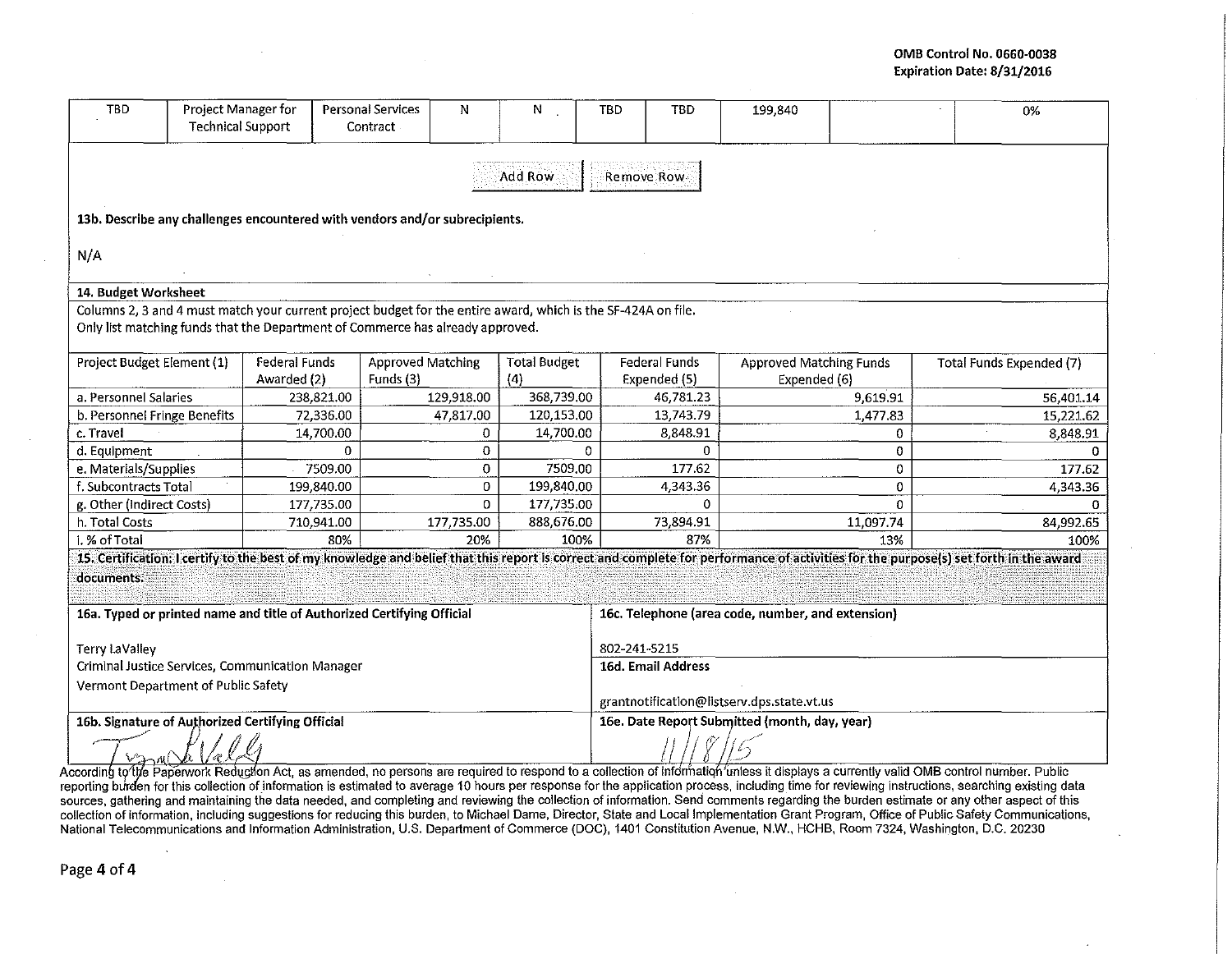OMB Control No. 0660-0038 Expiration Date: 8/31/2016

|                                    |                                                                |                                     |                | <b>U.S. Department of Commerce</b> | 2. Award or Grant Number    |                                              |                                     |                                  |  |  |  |
|------------------------------------|----------------------------------------------------------------|-------------------------------------|----------------|------------------------------------|-----------------------------|----------------------------------------------|-------------------------------------|----------------------------------|--|--|--|
|                                    |                                                                |                                     |                |                                    | 50-10-S13050                |                                              |                                     |                                  |  |  |  |
|                                    |                                                                |                                     |                | Performance Progress Report        | 4. EIN                      |                                              |                                     |                                  |  |  |  |
|                                    |                                                                |                                     |                |                                    | 03-6000264                  |                                              |                                     |                                  |  |  |  |
|                                    | 1. Recipient Name                                              |                                     |                |                                    | 6. Report Date (MM/DD/YYYY) |                                              |                                     |                                  |  |  |  |
|                                    |                                                                | Vermont Department of Public Safety |                |                                    |                             |                                              | Revised 11/16/2015                  |                                  |  |  |  |
|                                    | 3. Street Address                                              |                                     |                |                                    |                             |                                              | 7. Reporting Period End Date:       |                                  |  |  |  |
|                                    |                                                                | 103 South Main Street               |                |                                    |                             |                                              | 9/30/2015                           |                                  |  |  |  |
|                                    |                                                                | 5. City, State, Zip Code            |                |                                    |                             |                                              | 8. Final Report                     | 9. Report Frequency              |  |  |  |
|                                    |                                                                | Waterbury, Vermont 05671-2101       |                |                                    |                             |                                              | $\square$ Yes                       | V Quarterly                      |  |  |  |
|                                    |                                                                |                                     |                |                                    | V No                        |                                              |                                     |                                  |  |  |  |
|                                    |                                                                | 10a. Project/Grant Period           |                | 10b. End Date: (MM/DD/YYYY)        |                             |                                              |                                     |                                  |  |  |  |
|                                    |                                                                | Start Date: (MM/DD/YYYY)            |                |                                    |                             |                                              |                                     |                                  |  |  |  |
|                                    | 08/01/2013                                                     |                                     | 01/31/2018     |                                    |                             |                                              |                                     |                                  |  |  |  |
|                                    | 11. List the individual projects in your approved Project Plan |                                     |                |                                    |                             |                                              |                                     |                                  |  |  |  |
|                                    | Project Type (Capacity                                         |                                     |                | Project Deliverable Quantity       | <b>Total Federal</b>        | <b>Total Federal Funding Amount expended</b> |                                     | Percent of Total Federal Funding |  |  |  |
|                                    | Building, SCIP Update,<br>Outreach, Training etc.)             |                                     |                | (Number & Indicator                | <b>Funding Amount</b>       |                                              | at the end of this reporting period | Amount expended                  |  |  |  |
|                                    |                                                                |                                     |                | Description)                       |                             |                                              |                                     |                                  |  |  |  |
| $\mathbf{1}$                       |                                                                | <b>Stakeholder Meetings</b>         |                | 3176 (attendees).                  |                             |                                              |                                     |                                  |  |  |  |
|                                    | <b>Broadband Conferences</b><br>$\overline{2}$                 |                                     |                | $\mathbf{0}$                       |                             |                                              |                                     |                                  |  |  |  |
|                                    | 3<br><b>Staff Hires</b>                                        |                                     |                | $\Omega$                           |                             |                                              |                                     |                                  |  |  |  |
|                                    | <b>Contract Executions</b><br>4                                |                                     |                | $\mathbf{1}$                       |                             |                                              |                                     |                                  |  |  |  |
|                                    | 5<br><b>Governance Meetings</b>                                |                                     |                | 2 meetings / 19 attendees          |                             |                                              |                                     |                                  |  |  |  |
| <b>Education and Outreach</b><br>6 |                                                                |                                     | 2827           |                                    |                             |                                              |                                     |                                  |  |  |  |
| Materials                          |                                                                |                                     |                |                                    |                             |                                              |                                     |                                  |  |  |  |
| Phase $2-$                         |                                                                | Stages 2,3 &4                       |                |                                    |                             |                                              |                                     |                                  |  |  |  |
| Coverage                           |                                                                |                                     |                |                                    |                             |                                              |                                     |                                  |  |  |  |
| Phase 2 - Users and their          |                                                                | Stages 2,3 & 4                      |                |                                    |                             |                                              |                                     |                                  |  |  |  |
|                                    | <b>Operational Area</b>                                        |                                     |                |                                    |                             |                                              |                                     |                                  |  |  |  |
| Phase 2 - Capacity Planning        |                                                                |                                     | Stages 2,3 & 4 |                                    |                             |                                              |                                     |                                  |  |  |  |
| Phase 2 - Current                  |                                                                |                                     |                | Stages 2,3 & 4                     |                             |                                              |                                     |                                  |  |  |  |
| Providers/Procurement              |                                                                |                                     |                |                                    |                             |                                              |                                     |                                  |  |  |  |
|                                    |                                                                | Phase 2 - State Plan Decision       |                | Stage 1                            |                             |                                              |                                     |                                  |  |  |  |
|                                    |                                                                |                                     |                |                                    |                             |                                              |                                     |                                  |  |  |  |
|                                    |                                                                |                                     |                |                                    |                             |                                              |                                     |                                  |  |  |  |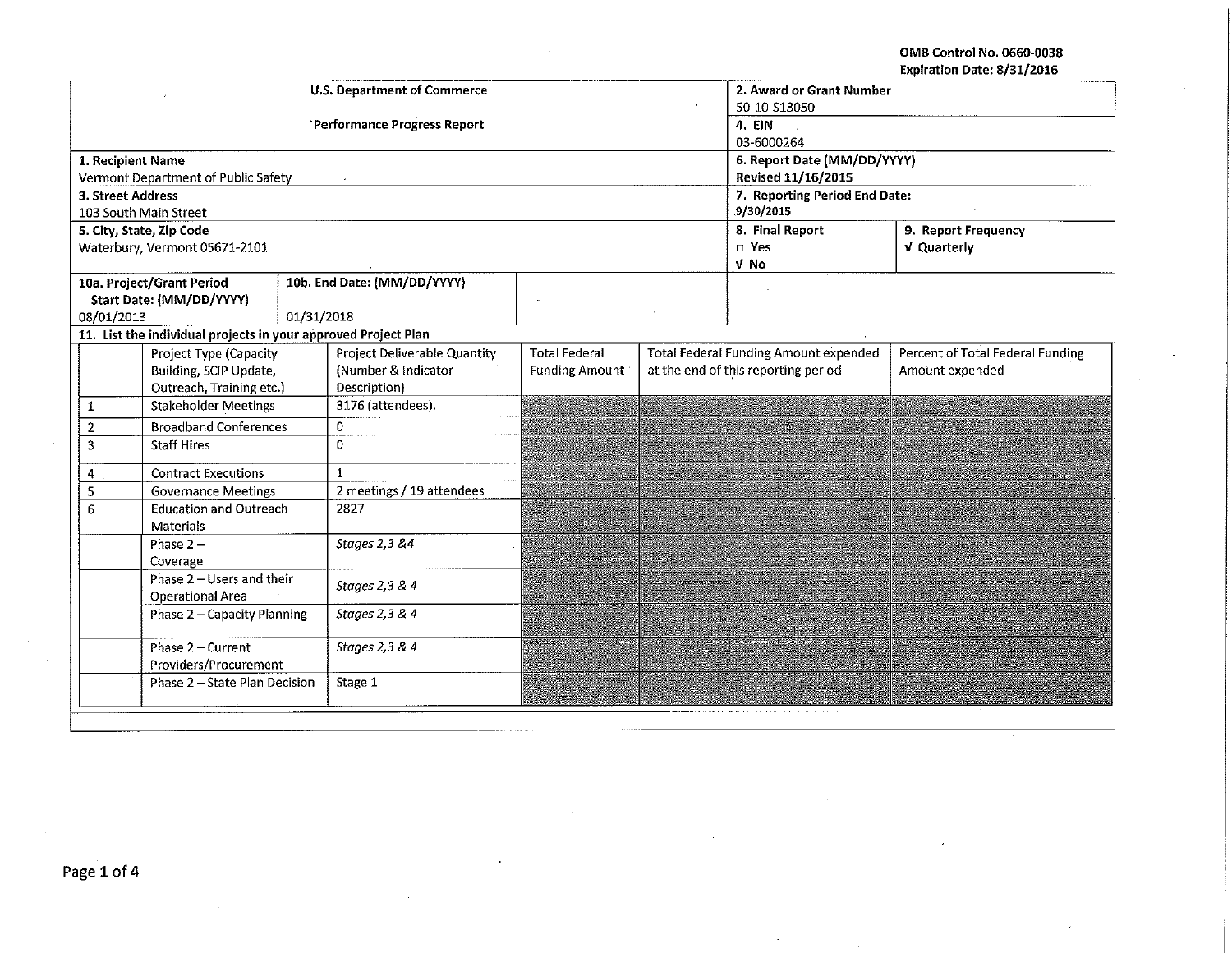11a. Describe your progress meeting each major activity/milestone approved in the Baseline Report for this project; any challenges or obstacles encountered and mitigation **strategies you have employed; planned mafor activities for the next quarter; and any additional project milestones or information.** 

In the Quarter ending 9/30/15 Vermont has made significant progress with activities and milestones on the SLIGP grant. In this reporting period we talked with over 3,176 members of the public safety community regarding FirstNet and Vermont's planning activities to prepare for the National Public Safety Broadband Network. During this quarter Vermont has:

- Continued to meet regularly as the Public Safety Broadband Commission: http://psbc.vermont.gov/content/meeting-minutes-and-agendas.
- Formed a diverse sub-group of public safety stakeholders; National Guard leadership, local volunteer fire fighter, Buildings and Grounds Leadership, Radio Communications program manager, and Emergency Management leadership to scope out the deliverables needed in order for Vermont to make an informed recommendation on how to prioritize network deployment with First Net.
- Executed one contract for Geographic Information Systems and Technical services to assist Vermont's Public Safety Broadband Commission's recommendation to FirstNet for the 9/30/15 deliverables.
- Completed Phase two Activities including; Data Collection, Users and their Operational Areas, Capacity Planning, Current Providers/Procurement.
- Mapped 2 million calls for service for Police, Fire, and EMS to help inform the Commission's recommendation for a phased Public Safety Broadband Network in Vermont.
- Direct mailed and emailed every Police, Fire, and EMS entity in the state to solicit input for the data collection phase of FirstNet and generated a 70% response rate from those entities.
- Through phone, in person meetings, website communications, newsletter communications, and community presentations; reached 3,174 members of the public safety community.
- Launched a quarterly newsletter as well as a Public Safety Broadband Commission Facebook page to remain engaged with the public safety community.
- Communicated via email to 230 +telecommunications service providers in Vermont to inform them about FirstNet, the Public Safety Broadband Commission and equip them with the appropriate resources to engage with FirstNet's national Request for Proposal process.

Challenges: Though we have made significant strides with outreach this quarter, more work remains to be done throughout Vermont. In carefully managing public perception and expectations, it is challenging to strike the right balance between being in the field with first responders and communicating national updates, with so many of the network variables still unknowns; cost, devices, lead time to build out the network, etc. We questions the value in communicating too soon and are trying to strike a balance by engaging associations, regional organizations, and trade groups within the state. Our public safety community remains cautiously optimistic about the National Public Safety Broadband Network. Their concerns about the network are echoed in every corner of Vermont; Rural Coverage, Cost, A-Line issues with Canada, and the ability for the network to work in remote areas that currently lack any access to mobile broadband.